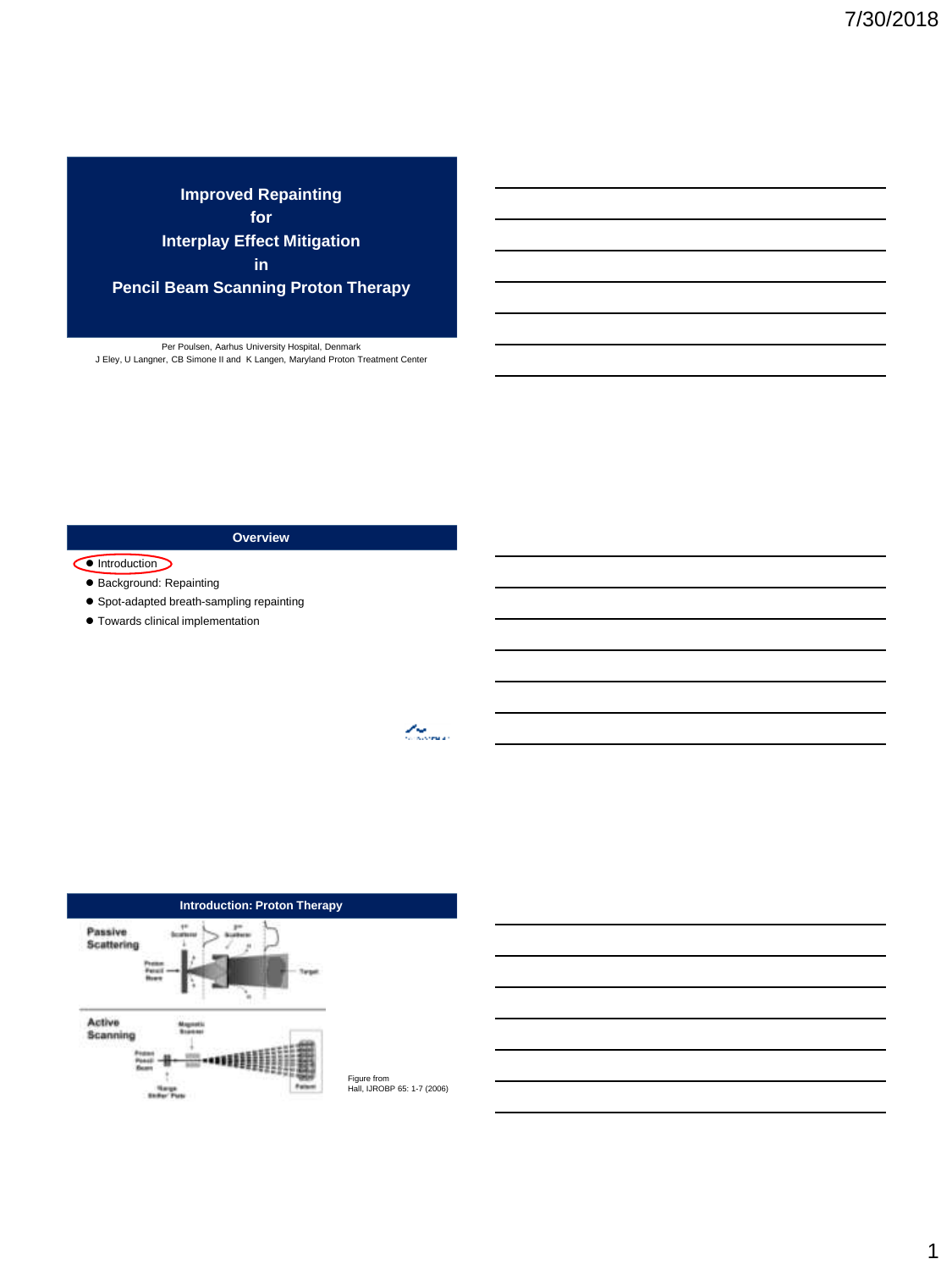## **Introduction: Proton Therapy**

Proton Pencil Beam Scanning (PBS):

- Good dose conformality in 3D (incl. target thickness variations)
- Allows intensity modulated proton therapy (IMPT)
- $\bullet$  Interplay effects for moving tumors

 $\sum_{\alpha\in\mathbb{N}}$ 

# **Trade-off between PBS and Passive Scattering** IJROBP 95: 505-516 (2016)

Consensus Statement on Proton Therapy<br>in Early-Stage and Locally Advanced Non-Small Cell Lung Cancer  $\mathsf{Cell}$  Lagreg (Letters)<br> $\mathsf{Dec}^{\mathsf{C}}(\mathsf{C}^{\mathsf{H}}) = \mathsf{Dec}^{\mathsf{H}}(\mathsf{C}^{\mathsf{H}}) = \mathsf{Loc}^{\mathsf{H}} \mathsf{C}^{\mathsf{H}}$  . Finally, the state of the state of the state of the first<br>state  $\mathsf{Rel}^{\mathsf{H}}(\mathsf{C}^{\mathsf{H}})$  . The state of

| Trade-off between PBS and Passive Scattering                                        |                           |  |
|-------------------------------------------------------------------------------------|---------------------------|--|
| Consensus Statement on Proton Therapy<br>Early-Stage and Locally Advanced Non-Small | IJROBP 95: 505-516 (2016) |  |
|                                                                                     |                           |  |

 "*IMPT [with PBS] generally provides better conformality than passive scattering*"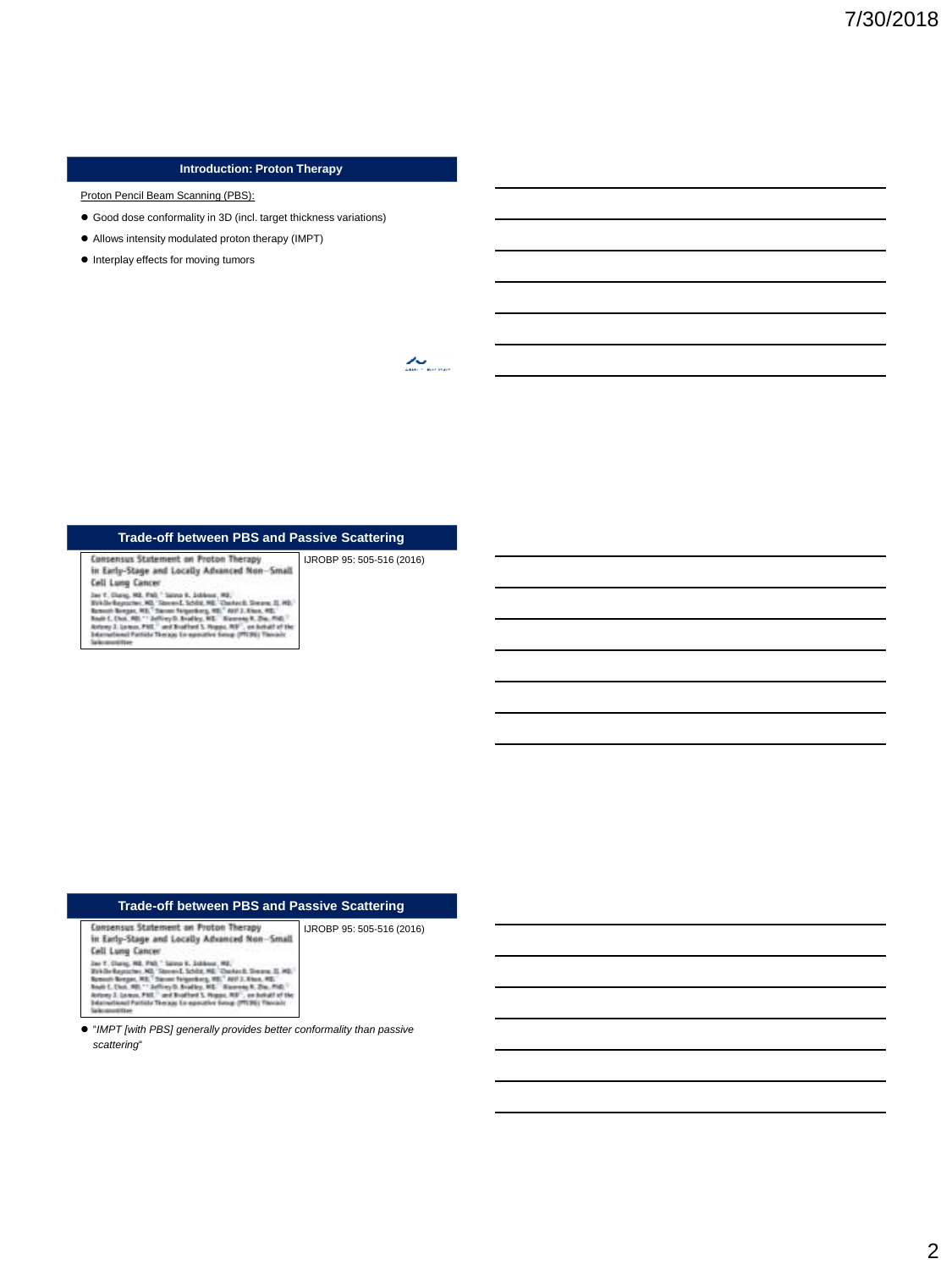#### **Trade-off between PBS and Passive Scattering**

Consensus Statement on Proton Therapy IJROBP 95: 505-516 (2016) in Early-Stage and Locally Advanced Non-Small Cell Lung Cancer

with a single ML 1980s is a lablear (ML)<br>and L and L and L and L and L and L and L and L and L and L and L and L and L and L and L and L and L and L and L and L and L and L and L and L and L and L and L and L and L and L

 "*IMPT [with PBS] generally provides better conformality than passive scattering*"

 For early-stage and locally advanced non-small cell lung cancer, "*IMPT can almost always spare all critical organs even with complicated anatomy*"

## **Trade-off between PBS and Passive Scattering**

Consensus Statement on Proton Therapy IJROBP 95: 505-516 (2016) in Early-Stage and Locally Advanced Non-Small Cell Lung Cancer Vers. Laury, 10. Pol. " Savon F. Johnson, 192, ...<br>
David Caperator, 192, ...<br>
David Caperator, 193, "Savon C. Schille, 192, ...<br>
Barneth Respublic Party of December 193, ...<br>
Henry J. (199, ..., ...) ...<br>
New L. (199, ..

 "*IMPT [with PBS] generally provides better conformality than passive scattering*"

 For early-stage and locally advanced non-small cell lung cancer, "*IMPT can almost always spare all critical organs even with complicated anatomy*"

Trade-off between conformality of IMPT and robustness of passive scattering

## **Overall aim**

Make proton PBS as robust to motion as passive scattering proton therapy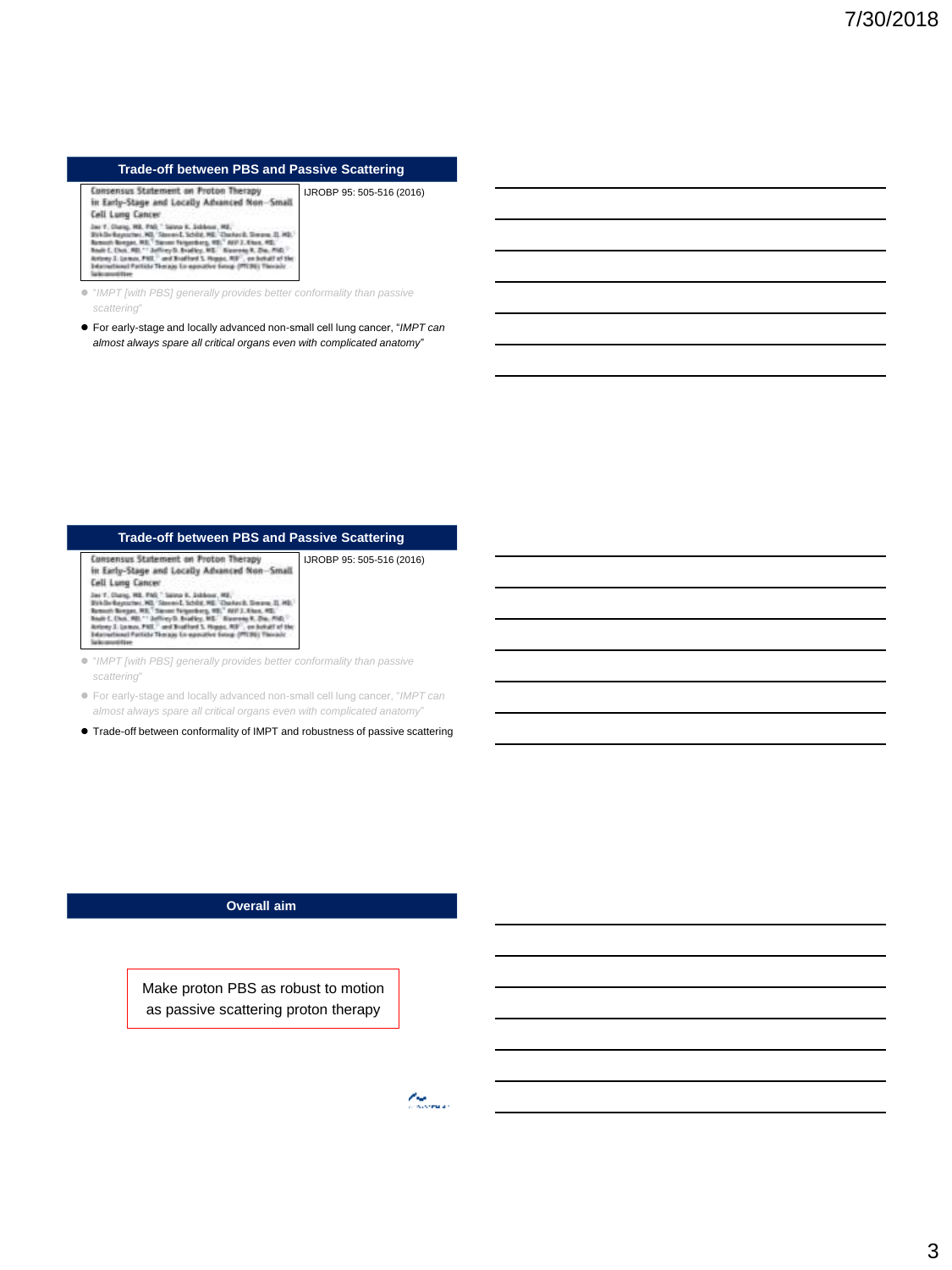# **Overview**

 $\sum_{\alpha\in\mathbb{N}}$ 

- $\bullet$  Introduction
- Background: Repainting ╮
	- Spot-adapted breath-sampling repainting
	- Towards clinical implementation



| <b>Background: Repainting methods</b>                                                                                                                            |  |  |
|------------------------------------------------------------------------------------------------------------------------------------------------------------------|--|--|
| PMB 54: N283-N94 (2009)<br>Breathing interplay effects during proton beam<br>anning: simulation and statistical analysis                                         |  |  |
| Jaco Secol : Donal Belgistow <sup>305</sup> , Alexei Technol <sup>2</sup> and<br>Barnell Processor (1999) and the Committee of the Committee of the Committee of |  |  |
| 1. Fast layer repainting                                                                                                                                         |  |  |
| 2. Delayed layer repainting ( $\tau \geq 0.25$ s)                                                                                                                |  |  |
| 3. Breath-sampling layer repainting                                                                                                                              |  |  |
| 4. Volume repainting                                                                                                                                             |  |  |
|                                                                                                                                                                  |  |  |

5. Random repainting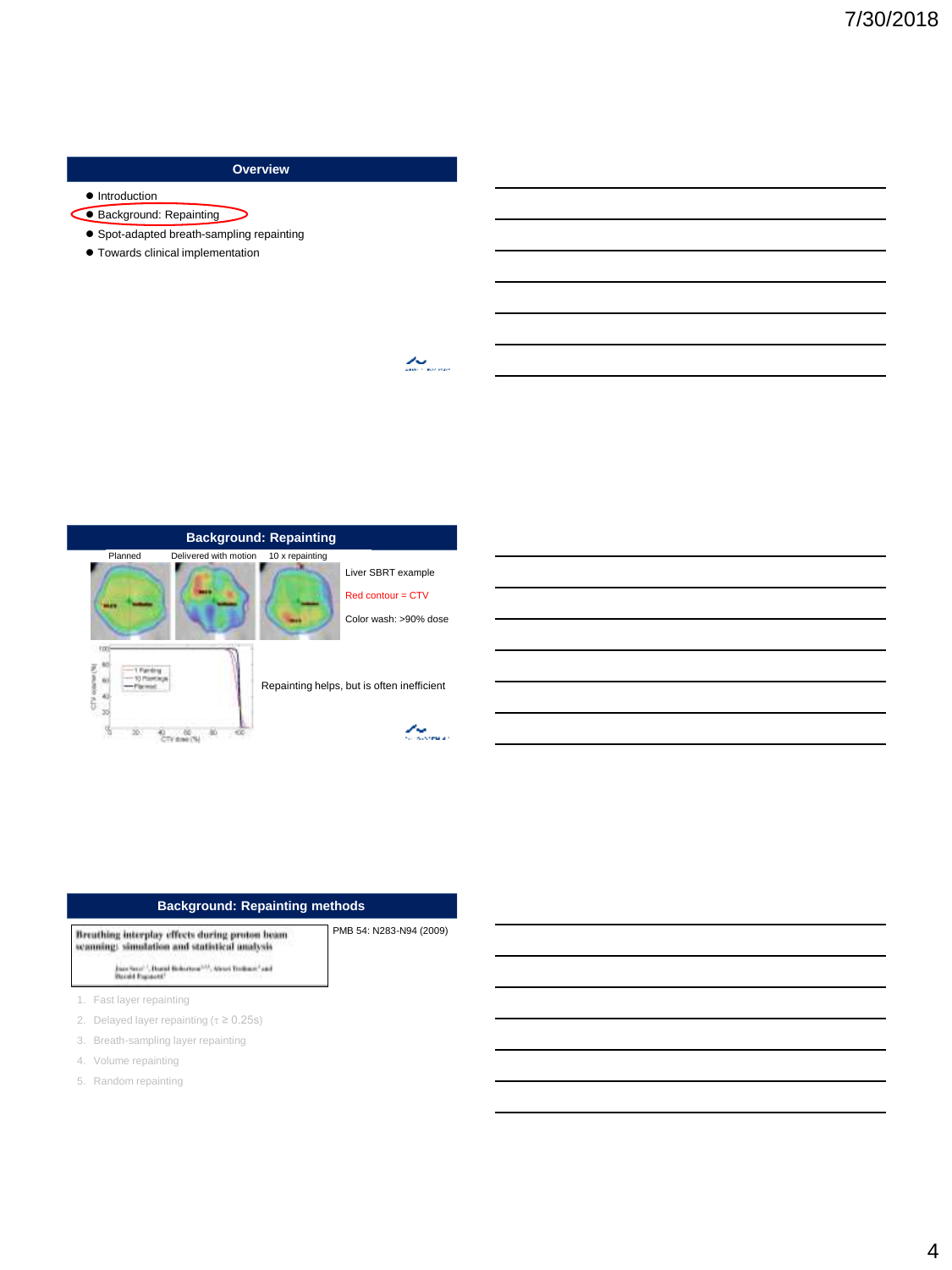## **Background: Repainting methods**

Breathing interplay effects during proton beam<br>scanning: simulation and statistical analysis

Joan Karal<sup>-1</sup>, Downi Britannow<sup>103</sup>, Alexei Trathman<sup>2</sup> and<br>Razald Englands<sup>2</sup>

#### **1. Fast layer repainting**

- 2. Delayed layer repainting ( $\tau \geq 0.25$ s)
- 3. Breath-sampling layer repainting
- 4. Volume repainting
- 5. Random repainting



PMB 54: N283-N94 (2009)

# **Background: Repainting methods**

Breathing interplay effects during proton beam seanning: simulation and statistical analysis

Juan Sacu<sup>r J</sup>, Downi Britannow<sup>1934</sup>, Alexan Tradison<sup>4</sup> and<br>Razald Engravati<sup>3</sup>

- 1. Fast layer repainting
- **2. Delayed** layer repainting  $(\tau \ge 0.25s)$
- 3. Breath-sampling layer repainting
- 4. Volume repainting
- 5. Random repainting



# **Background: Repainting methods**

Breathing interplay effects during proton beam scanning: simulation and statistical analysis

Juan Karal <sup>1</sup>, Daniel Beleaters <sup>(23)</sup>, Alexei Treibace" and<br>Razald Engelanti<sup>)</sup>

- 1. Fast layer repainting
- 2. Delayed layer repainting ( $\tau \geq 0.25$ s)
- **3. Breath-sampling layer repainting**
- 4. Volume repainting
- 5. Random repainting

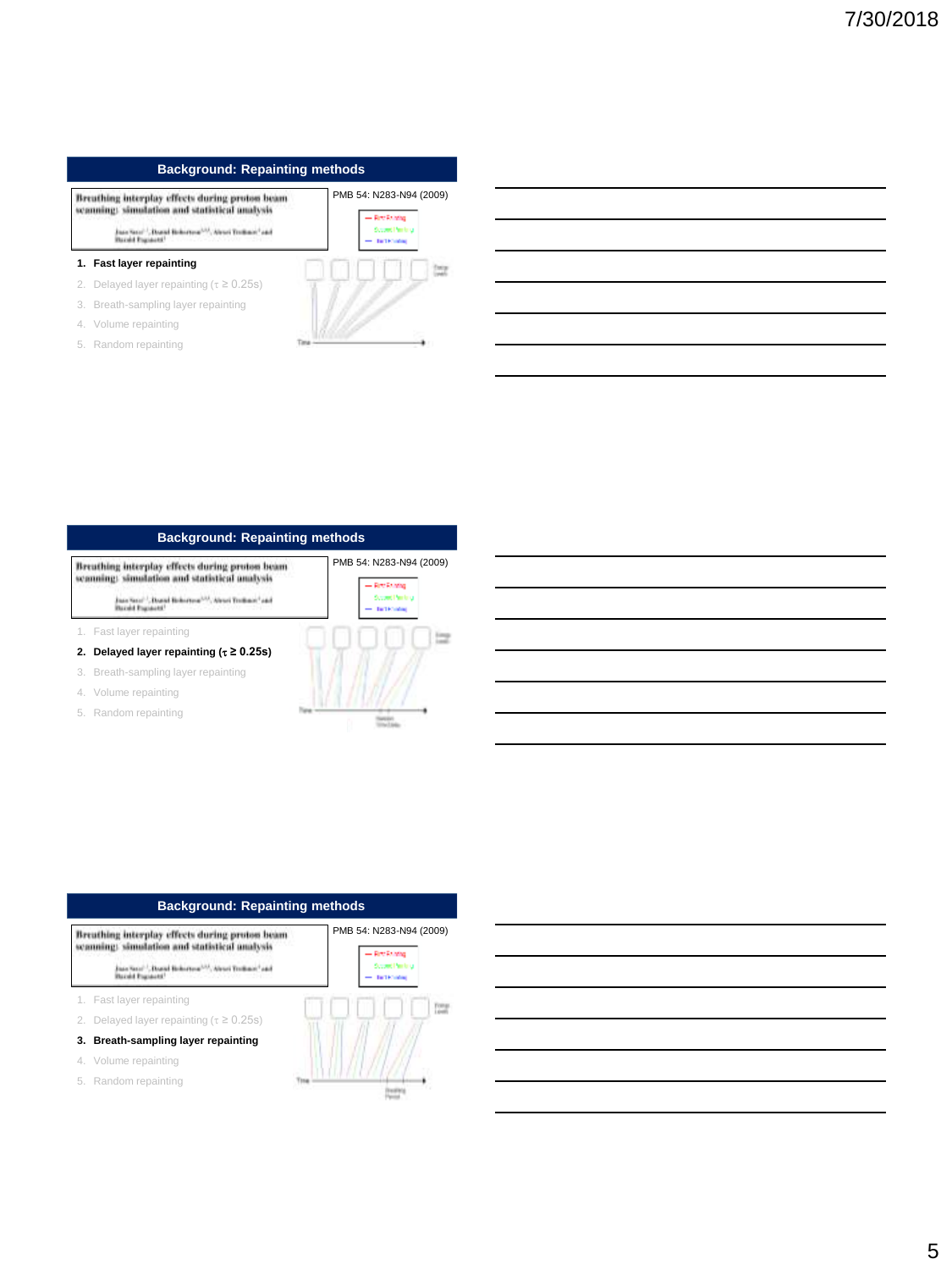## **Background: Repainting methods**

Breathing interplay effects during proton beam<br>semming: simulation and statistical analysis Joan Karal<sup>-1</sup>, Downi Britannow<sup>103</sup>, Alexei Trathman<sup>2</sup> and<br>Razald Englands<sup>2</sup>

- 1. Fast layer repainting
- 2. Delayed layer repainting ( $\tau \geq 0.25$ s)
- 3. Breath-sampling layer repainting

## **4. Volume repainting**

5. Random repainting



PMB 54: N283-N94 (2009)

- Reckving

Scott Pering

# **Background: Repainting methods**

Breathing interplay effects during proton beam seanning: simulation and statistical analysis

Juan Sacu<sup>r J</sup>, Downi Britannow<sup>1934</sup>, Alexan Tradison<sup>4</sup> and<br>Razald Engravati<sup>3</sup>

1. Fast layer repainting

2. Delayed layer repainting ( $\tau \geq 0.25s$ )

3. Breath-sampling layer repainting

4. Volume repainting

**5. Random repainting**



## **Background: Repainting methods**



 $\bullet$  3.3 - 5.2s period

6.5cm x 6.5cm x 10cm target



t og sterre

Seco et al. PMB 2009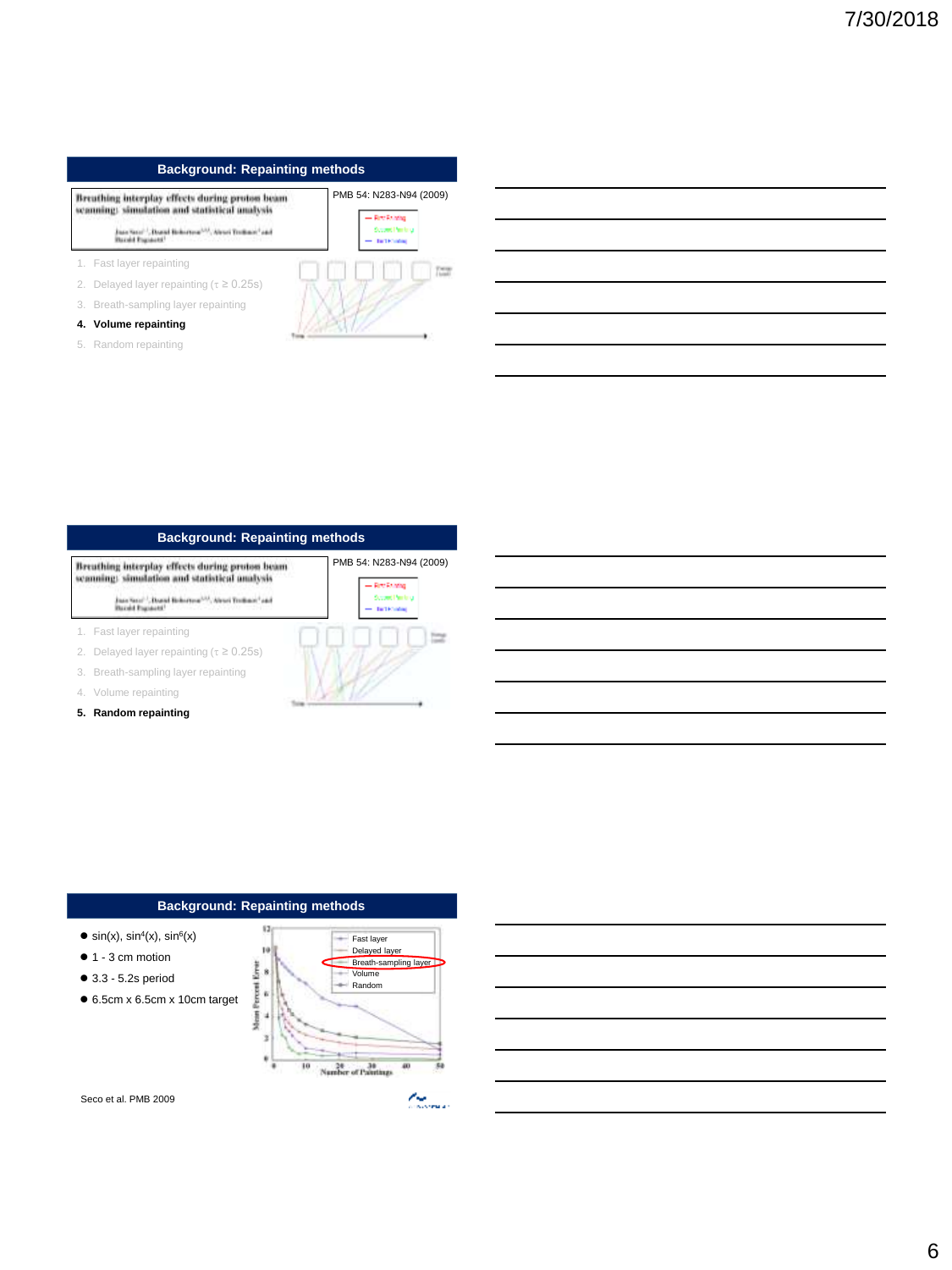# **Summary so far**

Proton PBS allows superior dose conformality

- $\bullet$  Highly susceptible to interplay effects
- $\bullet$  Interplay effects cannot be mitigated by margins
- Breath-sampling repainting:
	- Ensures even distribution of repaintings over the breathing cycle
	- Very efficient after few repaintings
	- $\bullet$  Has not yet been implemented clinically

## **Overview**

- $\bullet$  Introduction
- Background: Repainting
- Spot-adapted breath-sampling repainting
	- Towards clinical implementation

| Breath-sampling repainting: Implementation problems                                               |                                    |  |  |
|---------------------------------------------------------------------------------------------------|------------------------------------|--|--|
| <b>Problems</b>                                                                                   | <b>Suggested solutions</b>         |  |  |
| Many spots cannot be repainted at all Use interlaced spot-adapted<br>because they have too few MU | number of repaintings (1,2,4,8,16) |  |  |
|                                                                                                   |                                    |  |  |
|                                                                                                   |                                    |  |  |

 $\overline{\mathcal{L}_{\mathcal{S}_{\text{cusp}}}}$ 

 $\sim$ 

t thomas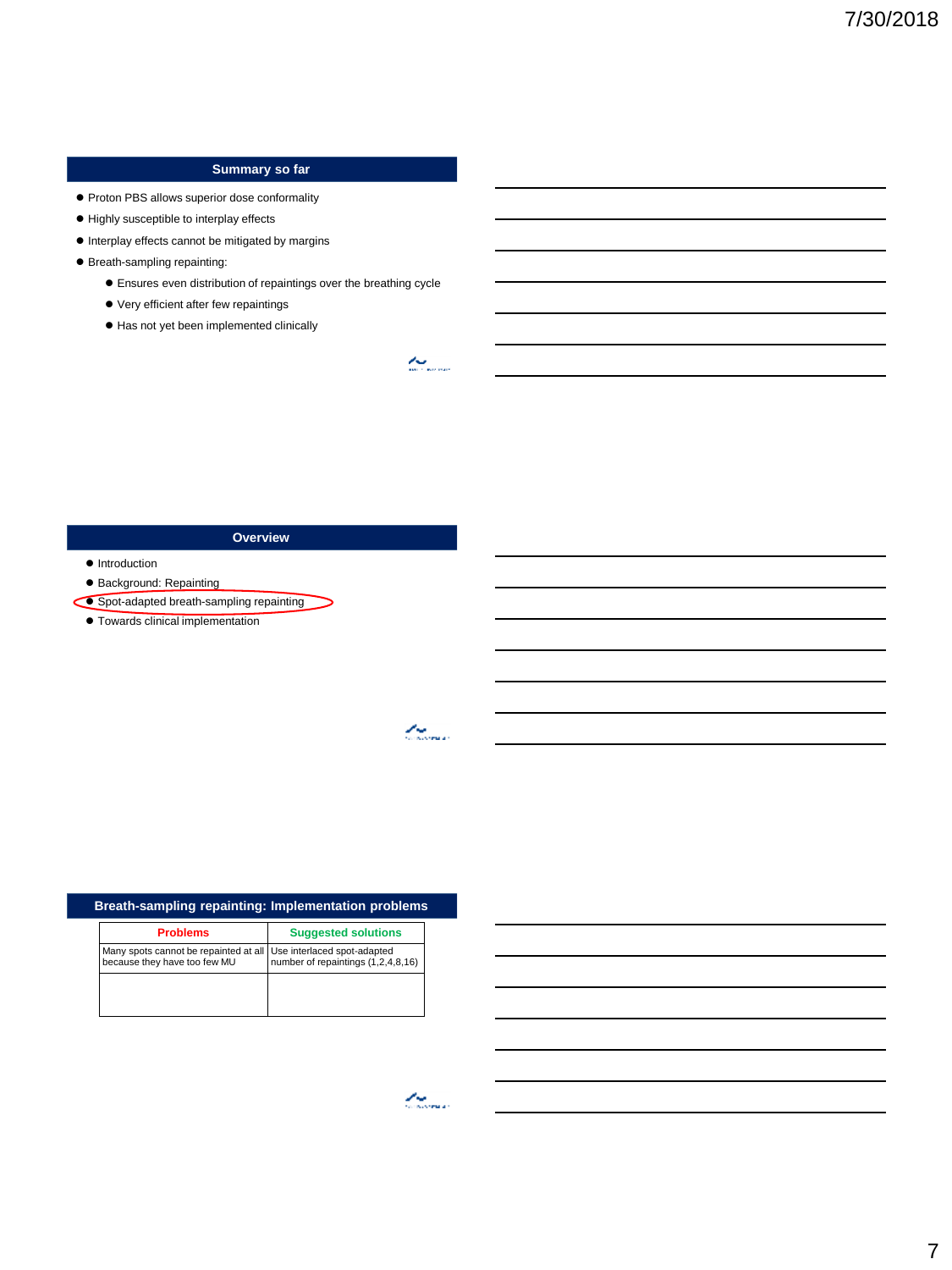# **Breath-sampling repainting: Implementation problems**

| <b>Problems</b>                                                                                              | <b>Suggested solutions</b>                                     |
|--------------------------------------------------------------------------------------------------------------|----------------------------------------------------------------|
| Many spots cannot be repainted at all Use interlaced spot-adapted<br>because they have too few MU            | number of repaintings (1,2,4,8,16)                             |
| The beam current cannot be reduced<br>enough to stretch the layer delivery<br>time to a full breathing cycle | Use waiting time between spots to<br>extend the layer duration |

 $\sum_{\text{max}}$ 

# **Breath-sampling repainting: Implementation problems**

| <b>Problems</b>                                                                                              | <b>Suggested solutions</b>                                     |
|--------------------------------------------------------------------------------------------------------------|----------------------------------------------------------------|
| Many spots cannot be repainted at all Use interlaced spot-adapted<br>because they have too few MU            | number of repaintings (1,2,4,8,16)                             |
| The beam current cannot be reduced<br>enough to stretch the layer delivery<br>time to a full breathing cycle | Use waiting time between spots to<br>extend the layer duration |

 Spot-adapted breathsampling repainting

 $\mathcal{L}_{\text{Suss}}$ 

# **Spot-adapted breath-sampling repainting**

#### Repaint algorithm

● Investigate interplay effect mitigation in...

- **•** Experiments
- **•** Simulations
- 4D dose reconstrutions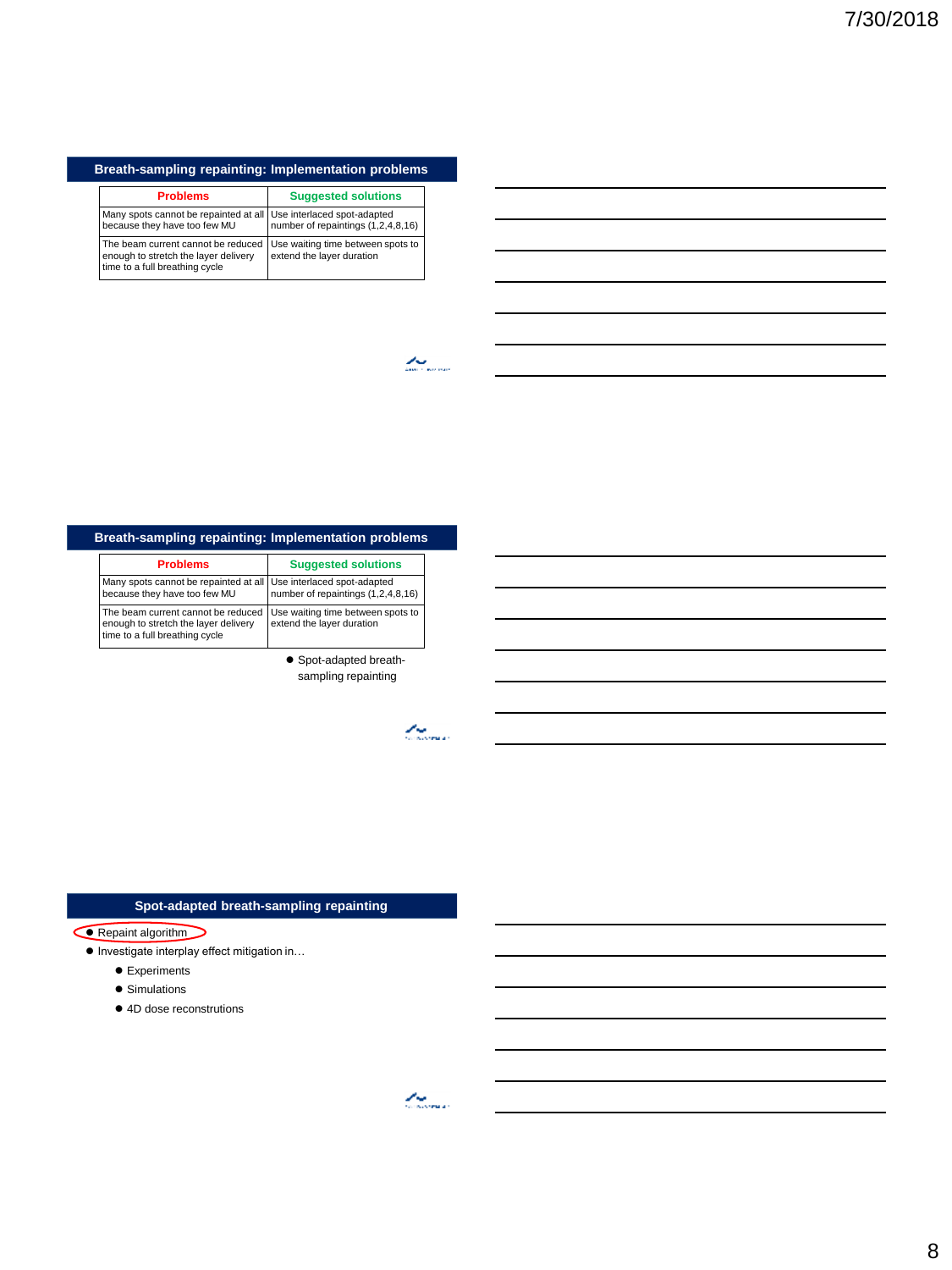## **Spot-adapted breath-sampling repainting**

- $\bullet$  Assume known regular breathing period, T = 4s
- $\bullet$  Deliver each layer in T = 4s with evenly spread repaintings





La Santa Cardial



than a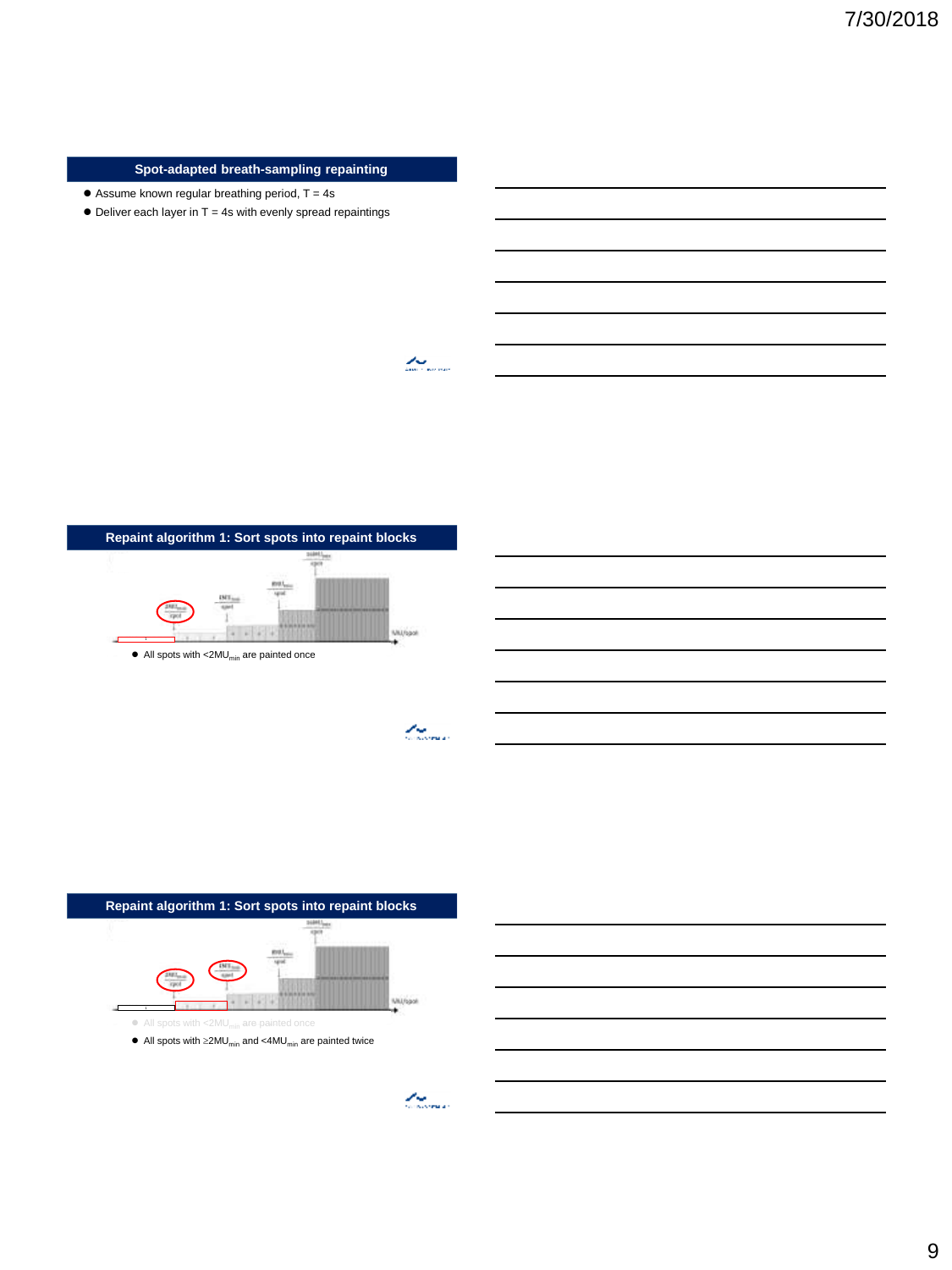





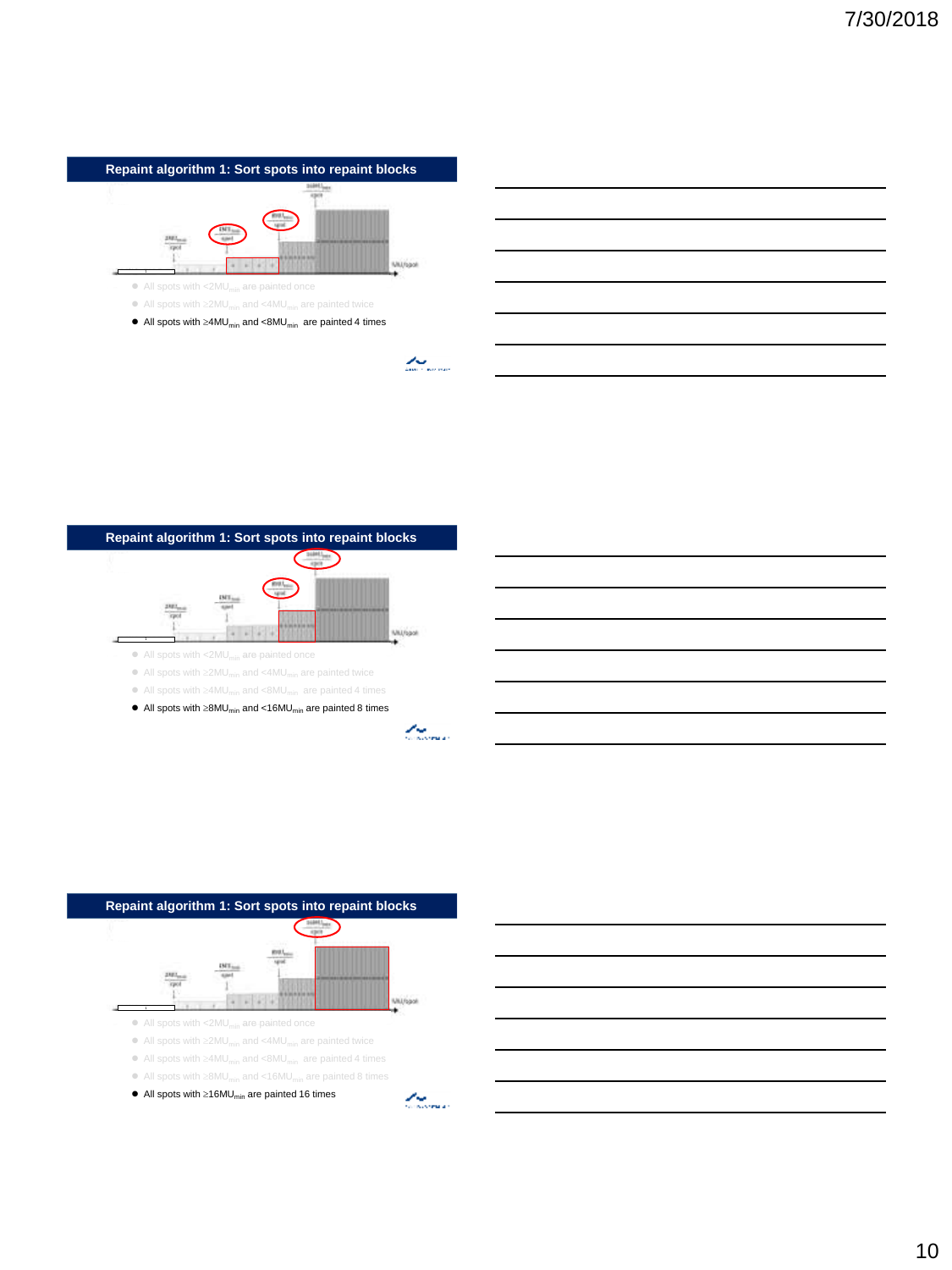

| <u>state and the control of the control of the control of the control of the control of the control of the control of the control of the control of the control of the control of the control of the control of the control of t</u> |  |  |
|--------------------------------------------------------------------------------------------------------------------------------------------------------------------------------------------------------------------------------------|--|--|
|                                                                                                                                                                                                                                      |  |  |
| and the control of the control of the control of the control of the control of the control of the control of the control of the control of the control of the control of the control of the control of the control of the cont       |  |  |
|                                                                                                                                                                                                                                      |  |  |

**Repaint algorithm 3: Rearrange repaint blocks** time  $\alpha$ 

Evenly spaced repaintings over the whole breathing cycle

# **Spot-adapted breath-sampling repainting**

- Repaint algorithm
- Investigate interplay effect mitigation in...
	- Experiments
		- **Simulations**
		- 4D dose reconstrutions

t marina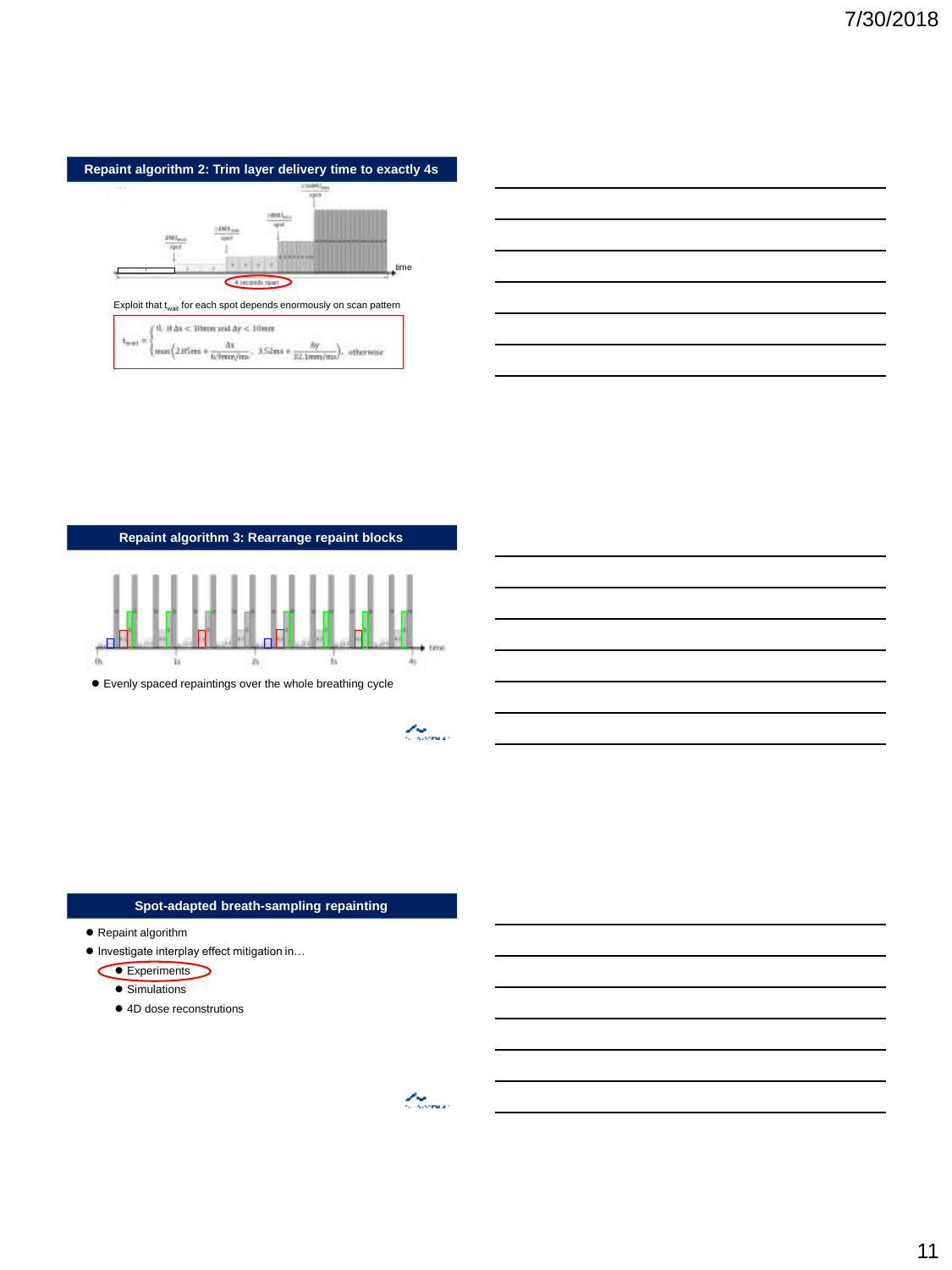# **Experiments**

- Varian ProBeam facility at Maryland Proton Treatment Center
- Repainting algorithm in Matlab (manipulates Dicom RT plans)

## **Experiments**

Varian ProBeam facility at Maryland Proton Treatment Center

- Repainting algorithm in Matlab (manipulates Dicom RT plans)
- Five clinical plans (single-field optimization):

| 1. Pancreas               | 3 fields, | 2.25 Gy/fraction |
|---------------------------|-----------|------------------|
| 2. Liver                  | 2 fields. | 3.87 Gy/fraction |
| 3. Lung/bronchus neoplasm | 3 fields. | 1.80 Gy/fraction |
| 4. NSCLC in RLL           | 2 fields. | 1.80 Gy/fraction |
| 5. Renal cell carcinoma   | 2 fields. | 4.50 Gy/fraction |

● 12 fields in total

## **Experiments**

- Each field delivered to Matrixx ionization chamber array on motion stage
	- $\bullet$  1 x static
	- 2 x sine motion (SI, 4s, 3cm)
	- 2D dose frames @10Hz
	- New repainting scheme
	- 8 x repainting
	- $\bullet$  No repainting
- 108 field deliveries in total (12 x 3 x 3)

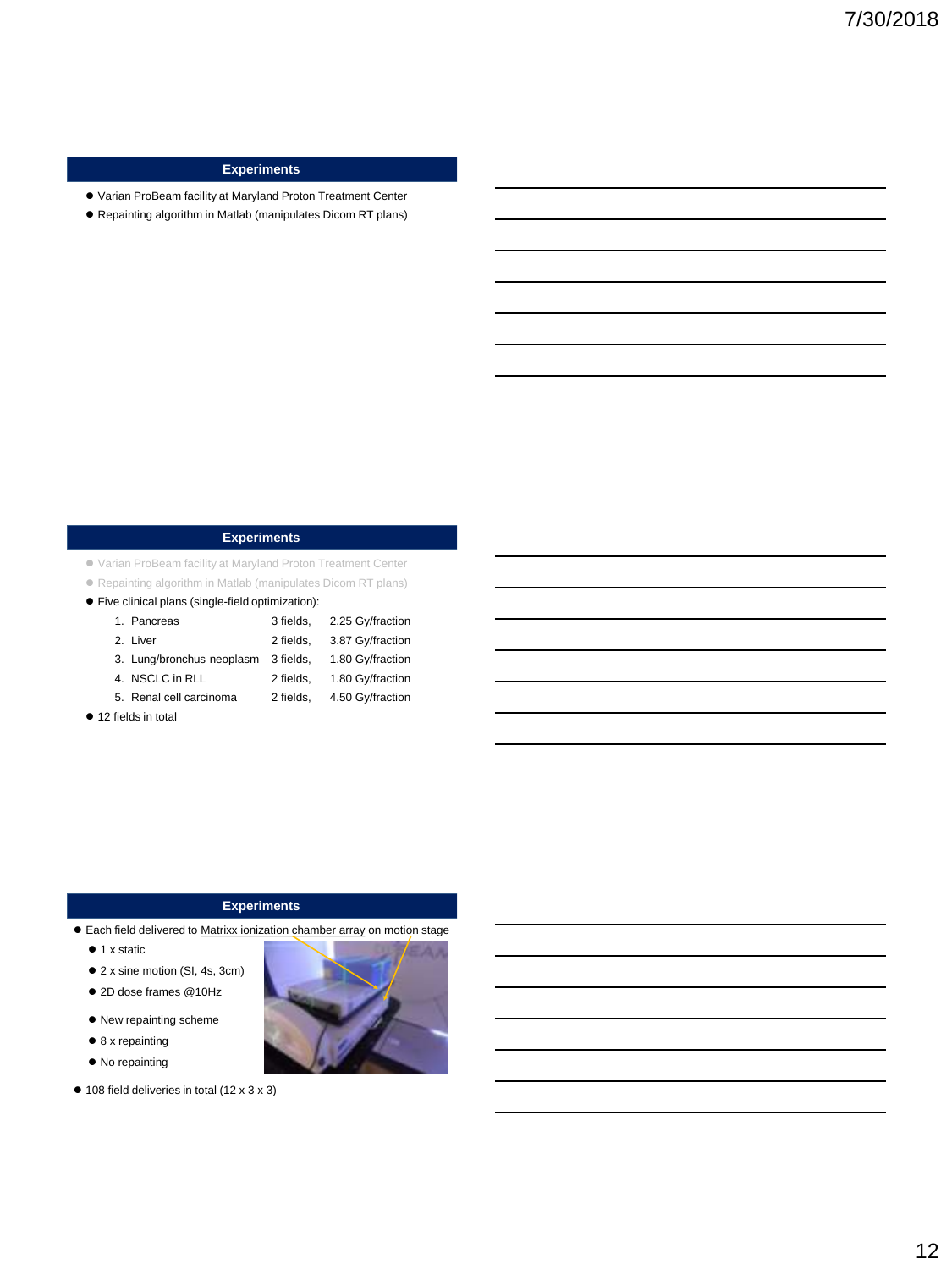

 $\bullet$  Interplay effects quantified as 3%/3mm gamma pass rate  $\gamma_{\rm exp}$ 

 $\mathcal{L}_{\mathcal{S}_{\text{cusp}}}$ 







New repainting scheme:

31.8 % of all layers had shorter duration than 4s (6.5% of all MU)

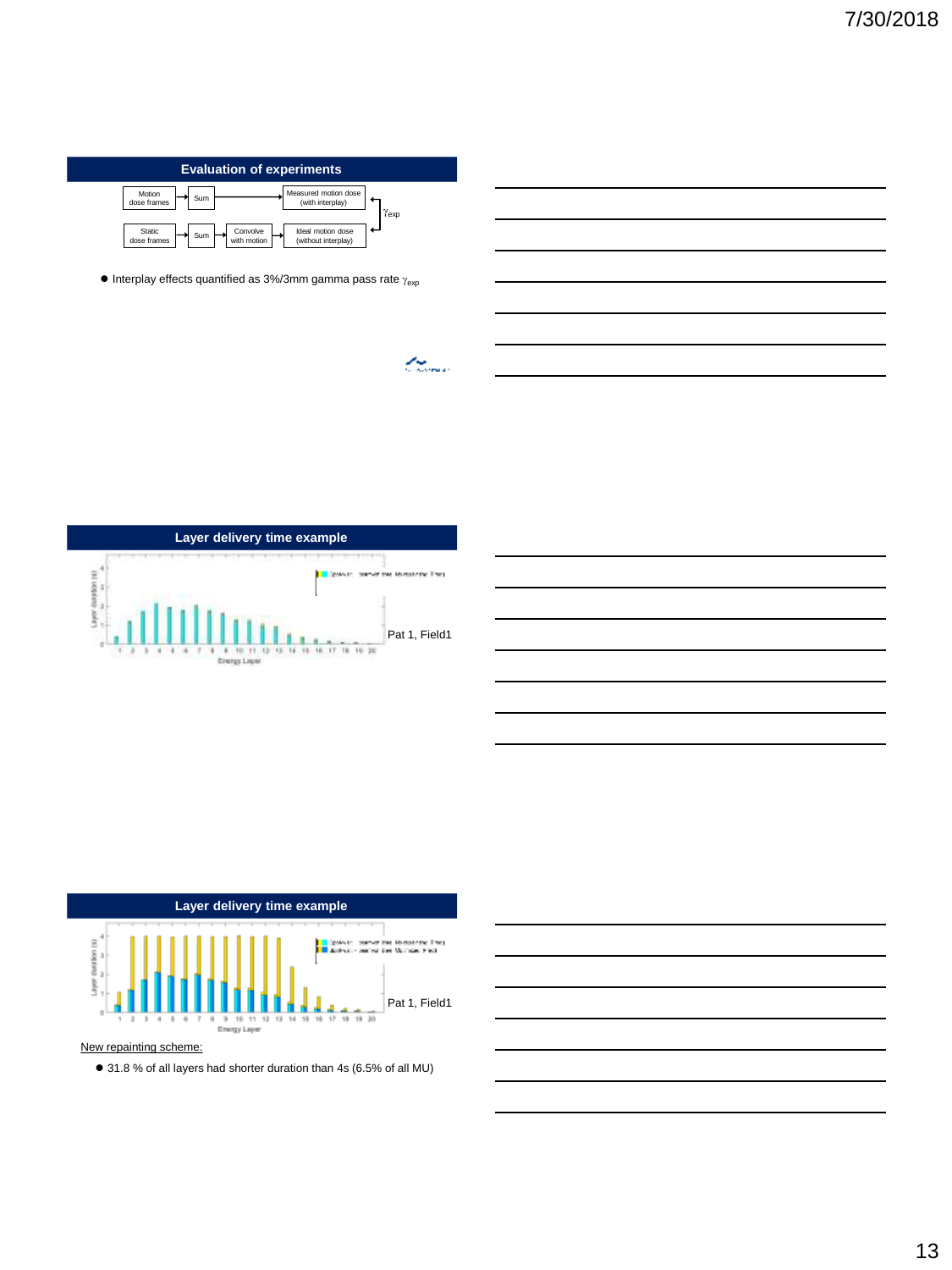

#### New repainting scheme:

 $\bullet$  In mean, the field delivery time was prolonged with 91% [71-130%]



Mean absolute difference between actual and predicted layer duration:

 $\bullet$  0.27 s



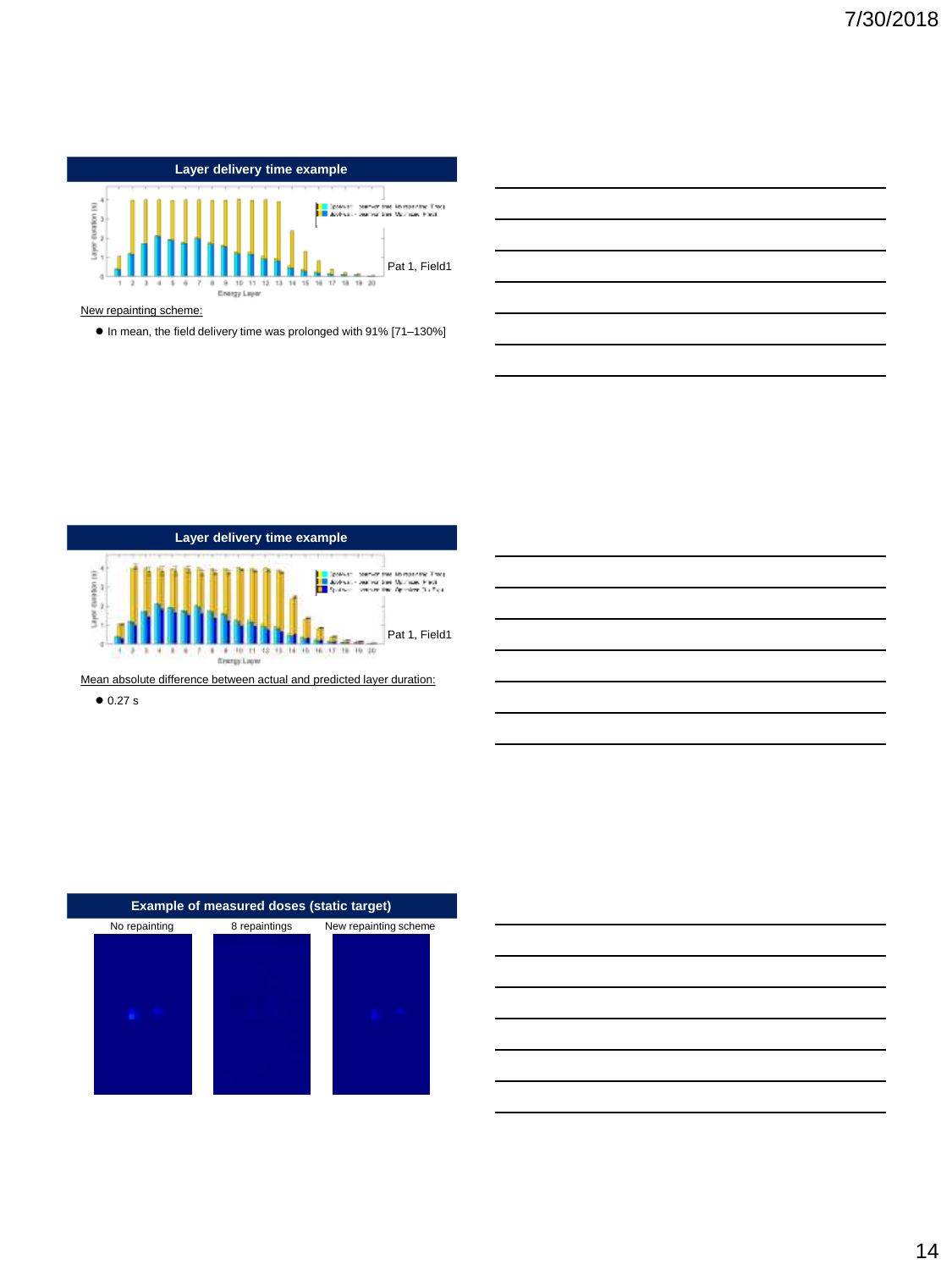# **Example of total measured field dose**



# **Example of total measured field dose**



# **Measured** Static  $\gamma_{\rm exp} = 58.8\%$   $\gamma_{\rm exp} = 63.3\%$ **exp exp exp exp exp exp exp exp exp exp exp exp exp exp exp exp exp exp exp exp exp exp exp exp exp exp exp exp exp exp exp exp exp exp exp exp exp** Motion No repainting Motion 8 repaintings

# **Example of total measured field dose**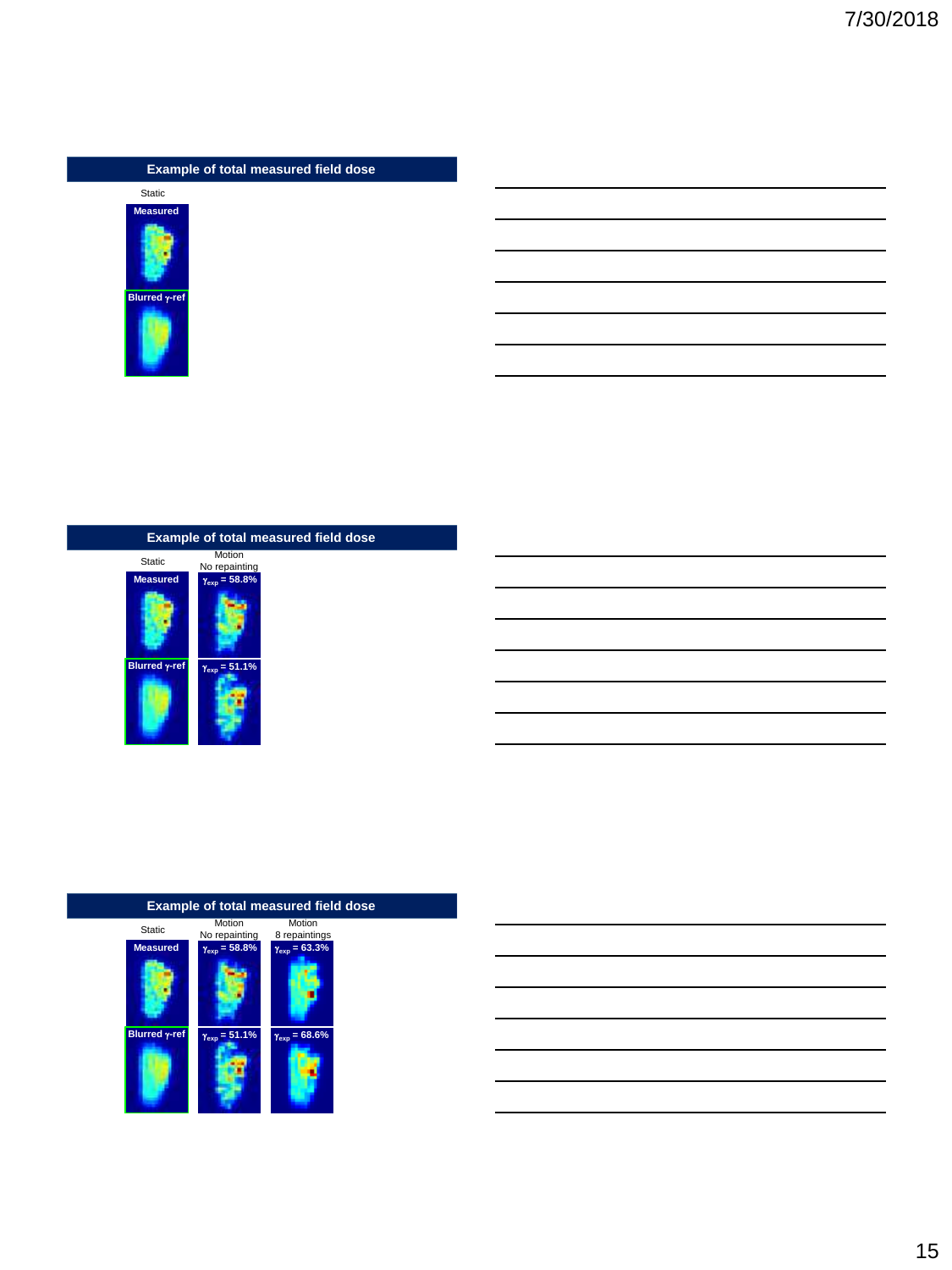

| <u> 1989 - Johann Stoff, deutscher Stoff, der Stoff, der Stoff, der Stoff, der Stoff, der Stoff, der Stoff, der S</u>  |  |  |
|------------------------------------------------------------------------------------------------------------------------|--|--|
| <u> 1989 - Johann Stoff, deutscher Stoff, der Stoff, der Stoff, der Stoff, der Stoff, der Stoff, der Stoff, der S</u>  |  |  |
| <u> 1989 - Johann Stoff, deutscher Stoff, der Stoff, der Stoff, der Stoff, der Stoff, der Stoff, der Stoff, der S</u>  |  |  |
| <u> 1989 - Jan Samuel Barbara, margaret e a seu a componente de la componentación de la componentación de la compo</u> |  |  |
| <u> 1989 - Johann Stoff, amerikansk politiker (d. 1989)</u>                                                            |  |  |
|                                                                                                                        |  |  |

 $\overline{\phantom{0}}$ 

# **Gamma pass rates in experiments**

| <b>Repainting scheme</b> | <b>Experiments</b><br>$\gamma_{\rm exp}$ (3%/3mm) |
|--------------------------|---------------------------------------------------|
| No repainting            | $59.6\% \pm 9.7\%$                                |
| 8 repaintings            | $76.5\% \pm 10.8\%$                               |
| New repainting scheme    | $92.4\% \pm 3.8\%$                                |

• Superior interplay effect mitigation with new repainting scheme

# **Spot-adapted breath-sampling repainting**

- Repaint algorithm
- Investigate interplay effect mitigation in...
	- Experiments
	- Simulations
		- 4D dose reconstrutions

t og de former.<br>Geografia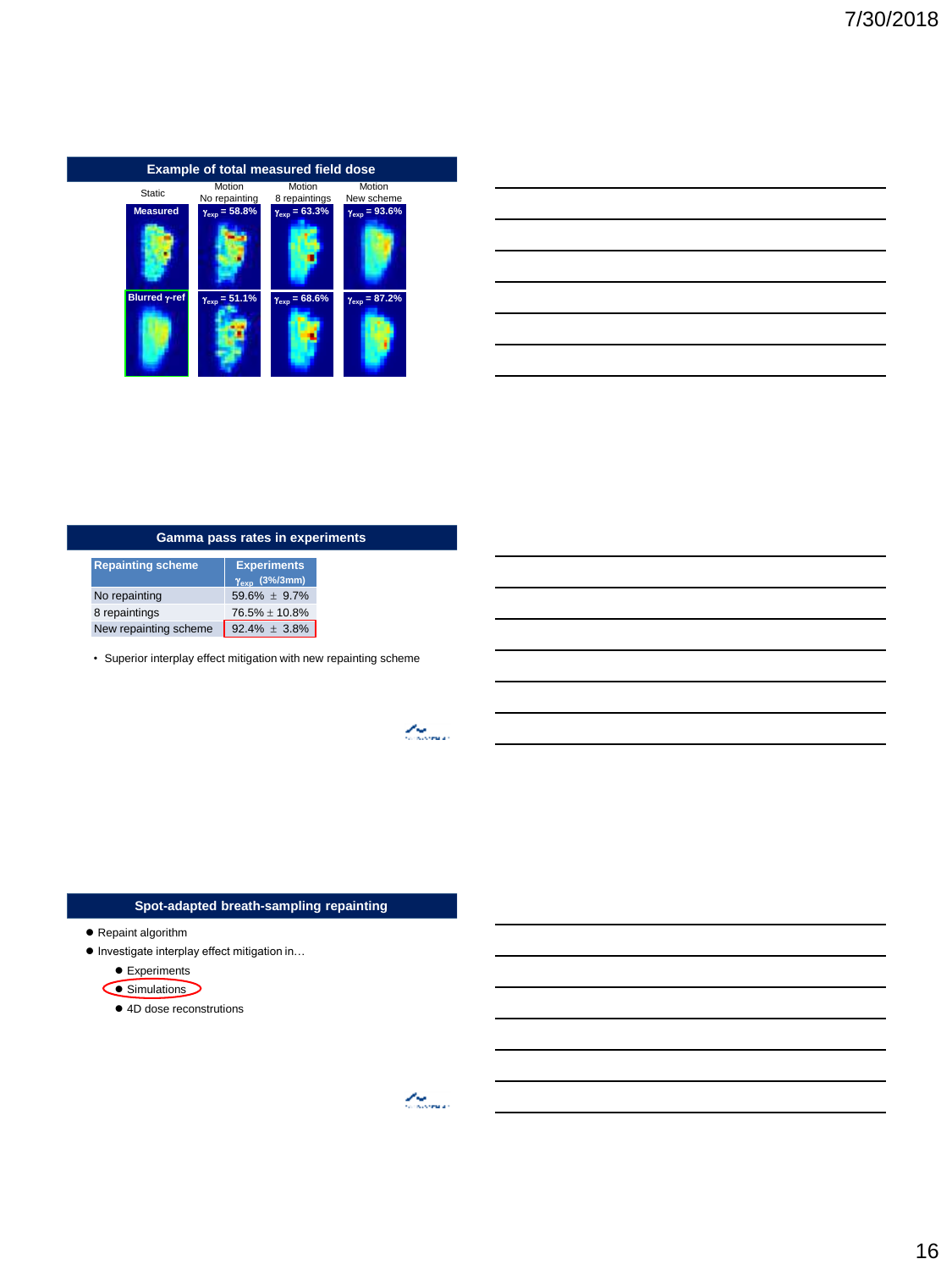







 $\mathcal{L}_{\mathcal{S},\mathcal{S},\mathcal{S}}$ 

| <b>Simulations versus experiments</b> |                                                   |                                                             |
|---------------------------------------|---------------------------------------------------|-------------------------------------------------------------|
| <b>Repainting scheme</b>              | <b>Experiments</b><br>$\gamma_{\rm exp}$ (3%/3mm) | <b>Sim of experiments</b><br>$\gamma_{\text{sim}}$ (3%/3mm) |
| No repainting                         | $59.6\% \pm 9.7\%$                                | $59.2\% \pm 9.6\%$                                          |
| 8 repaintings                         | 76.5% ± 10.8%                                     | $76.4\% \pm 11.1\%$                                         |
| New repainting scheme                 | $92.4\% \pm 3.8\%$                                | $92.8\% \pm 4.0\%$                                          |

• Excellent agreement between simulations and experiments

• It justifies extension of the study to other motions with simulations

 $\mathcal{L}_{\mathcal{S}_{\text{cusp}}}$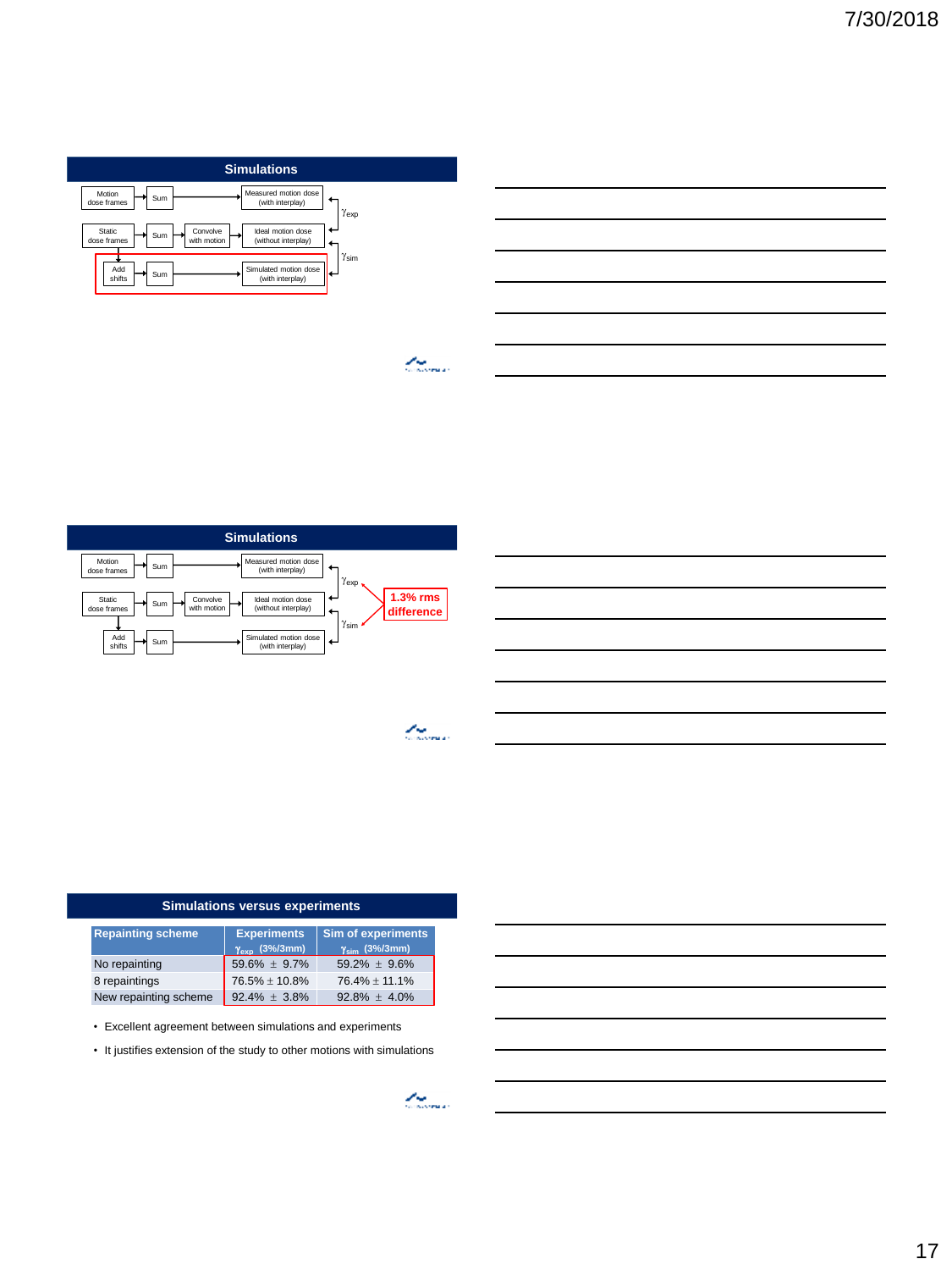



- 5 cm motion with new repainting: Mean  $\gamma$ -pass rate = 89.0%  $\pm$  5.0%
- 1 cm motion with 8 repaintings: Mean  $\gamma$ -pass rate = 89.6%  $\pm$  6.1%



The new repainting scheme was best for 4s period, as expected, but the degradation with other motion periods was quite modest

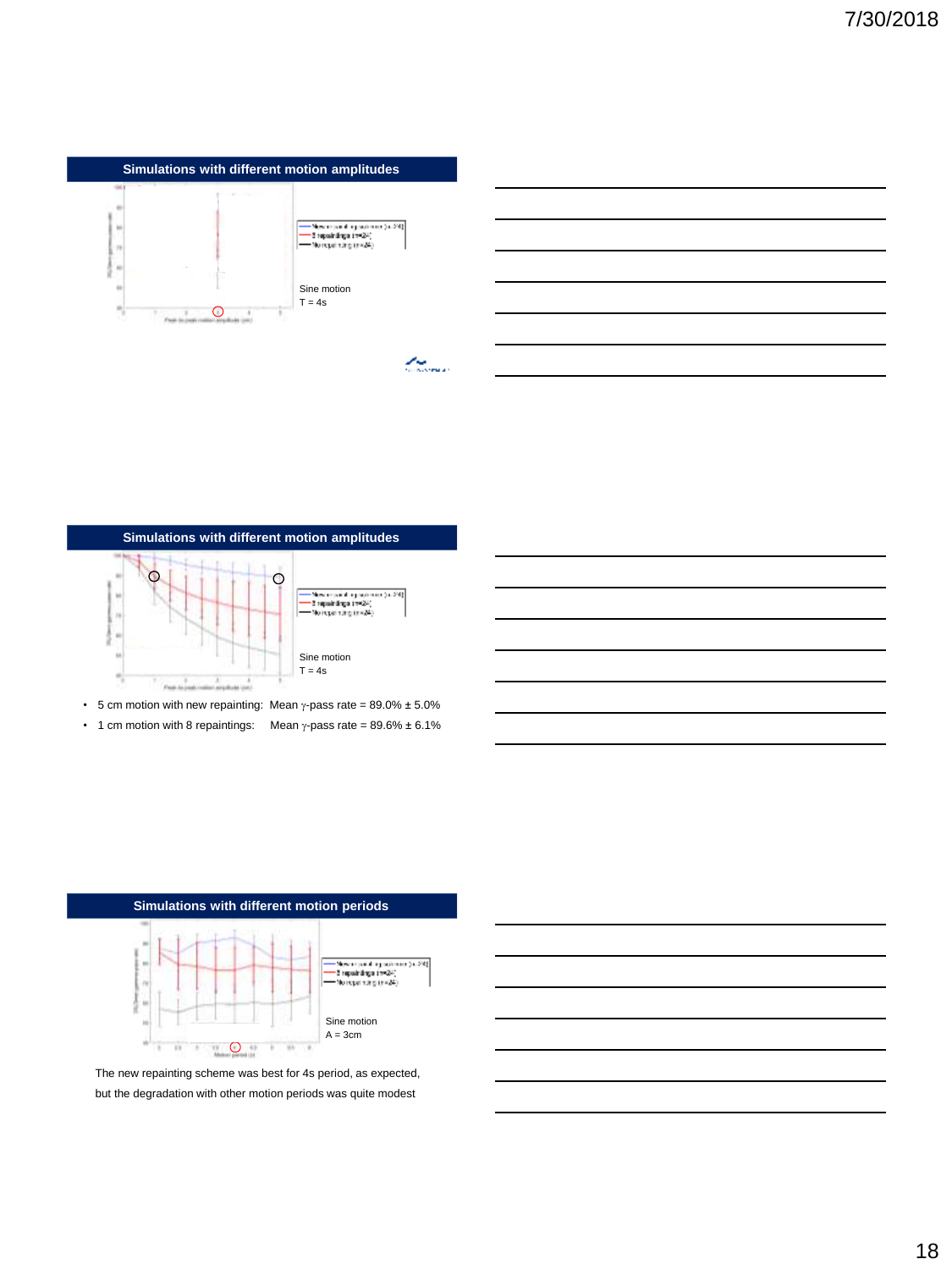# **Simulations with 1-6 fractions**



Sine motion  $A = 3cm$  $T = 4$ sec All combinations of 10 starting phases

• 2 fractions with new repainting: Mean  $\gamma$ -pass rate = 96.3%  $\pm$  3.6%

• 6 fractions with 8 repaintings: Mean  $\gamma$ -pass rate = 95.3%  $\pm$  5.7%

# **Simulations with patient-measured liver motion**



Liver tumor motion previously measured with Kilovoltage Intrafraction Monitoring (KIM) for six SBRT patients (3 fx each)

La Santa Cardiana.<br>Tanzania de la

## **Simulations with patient-measured liver motion**



Intra-treatment tumor motion for six liver SBRT patients (3 fractions each)

New repainting significantly better than 8 repaintings for all 18 trajectories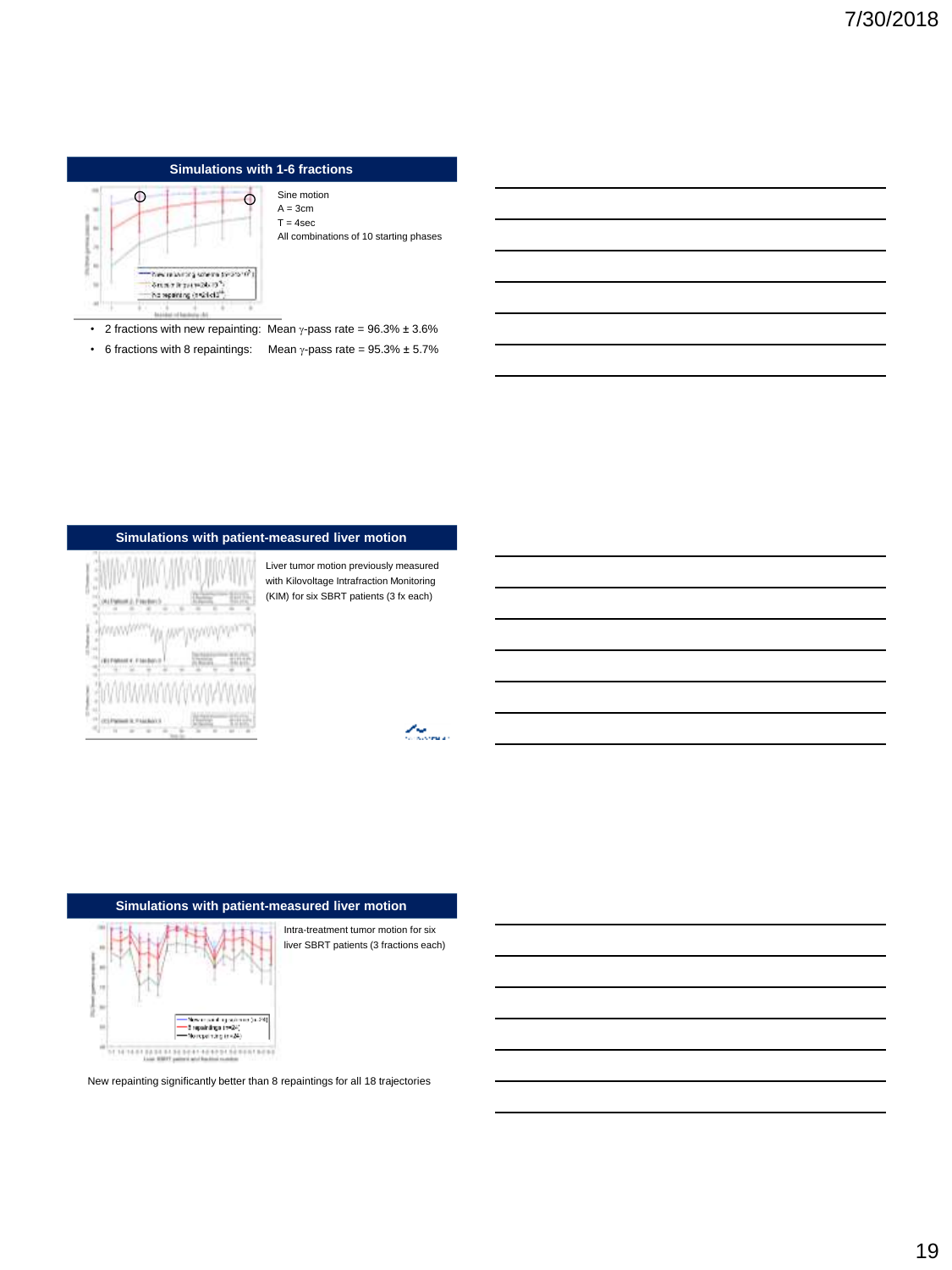## **Spot-adapted breath-sampling repainting**

- Repaint algorithm
- Investigate interplay effect mitigation in...
	- **•** Experiments
	- Simulations
	- <sup>4D</sup> dose reconstrutions

## **4D dose reconstruction**

- Simulate plan delivery  $\rightarrow$  10 breathing phase specific plans
- Import and calculate on 10 4DCT phases in TPS (RayStation)
- Sum dose from all phases in end-exhale phase (using DIR)
- Compare with the interplay effect free 4D dose

### **4D dose reconstruction example**



#### Patient 1:

- Pancreas, 3 fields, 2.25Gy/fx
- 19.1 mm motion in 4DCT

 $\overline{\mathcal{L}_{\text{source}}^2}$ 

t thomas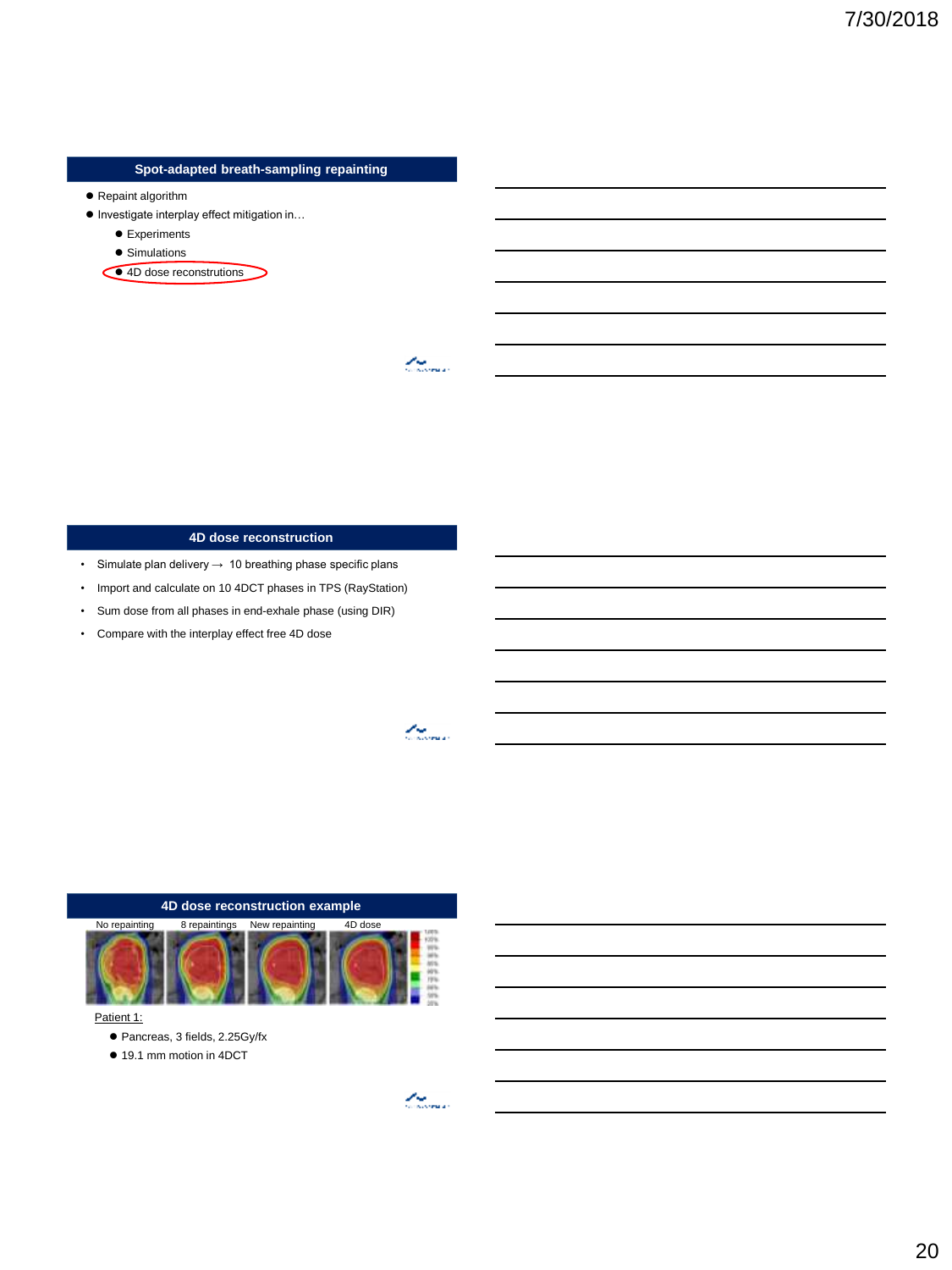

 $\mathcal{L}_{\mathcal{S},\mathcal{S},\mathcal{S}}$ 



### **Overview**

⊃

- $\bullet$  Introduction
- Background: Repainting
- Spot-adapted breath-sampling repainting
- **Towards clinical implementation**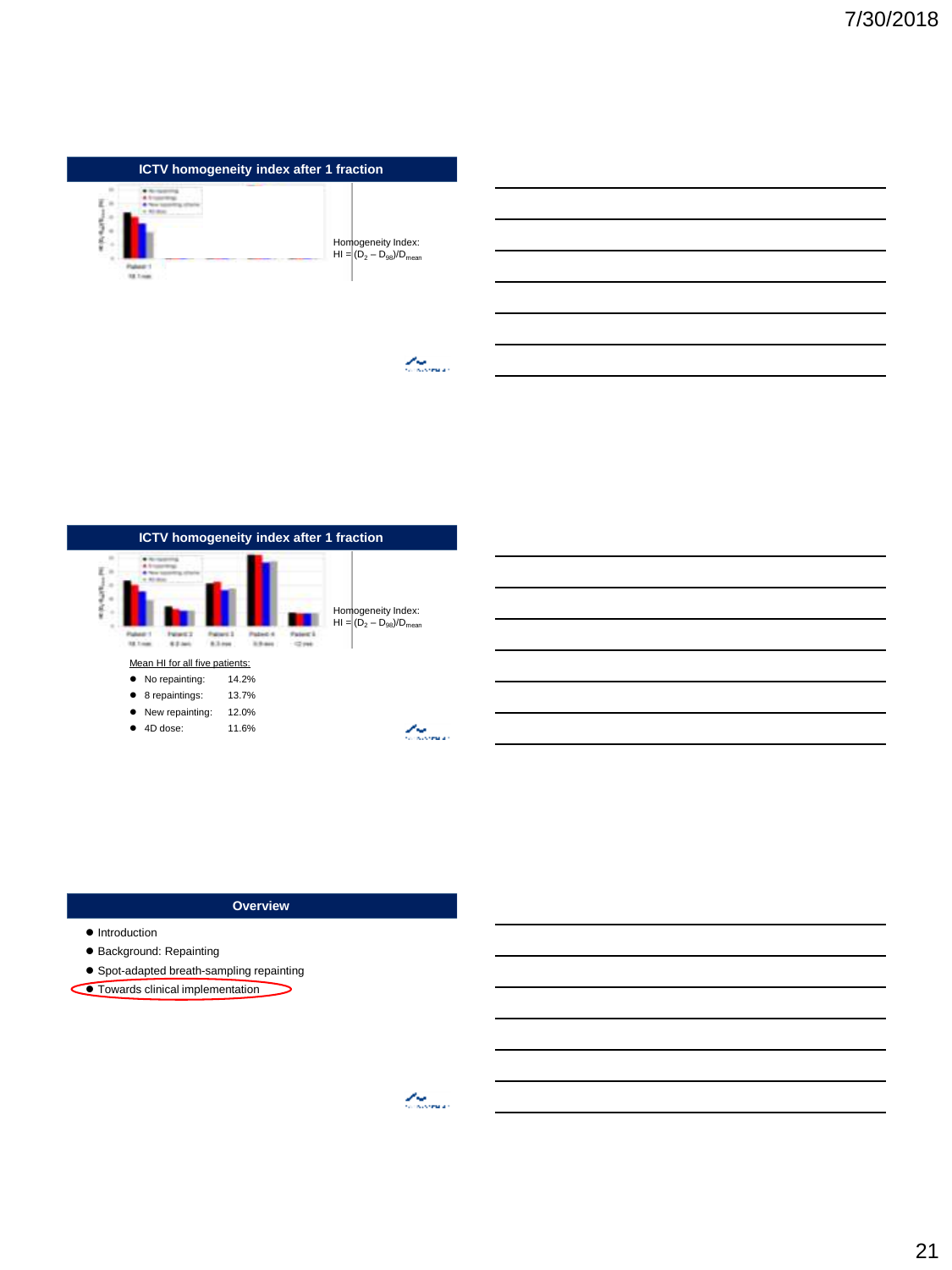# **Clinical implementation**

- Relevant for SBRT with large motion
- $\bullet$  Could replace current practice of
	- Deliver entire field twice (2 x Volumetric repainting)
	- $\bullet$  Increase spot size by range shifter

**Clinical workflow**

 $25\%$ 

| ----                     | . .<br>------ |
|--------------------------|---------------|
| <b>Standard workflow</b> |               |
| 4DCT                     |               |
| Make and approve plan    |               |
|                          |               |
|                          |               |
|                          |               |
|                          |               |
| Export to OIS            |               |
| Plan specific QA         |               |
| Treat                    |               |
|                          |               |

| <b>Clinical workflow</b> |                                 |  |
|--------------------------|---------------------------------|--|
| <b>Standard workflow</b> | <b>New steps</b>                |  |
| 4DCT                     | <b>Extract breathing period</b> |  |
| Make and approve plan    | <b>Export plan from TPS</b>     |  |
|                          | Make repainting plan            |  |
|                          |                                 |  |
|                          |                                 |  |
| Export to OIS            |                                 |  |
| Plan specific QA         |                                 |  |
| Treat                    |                                 |  |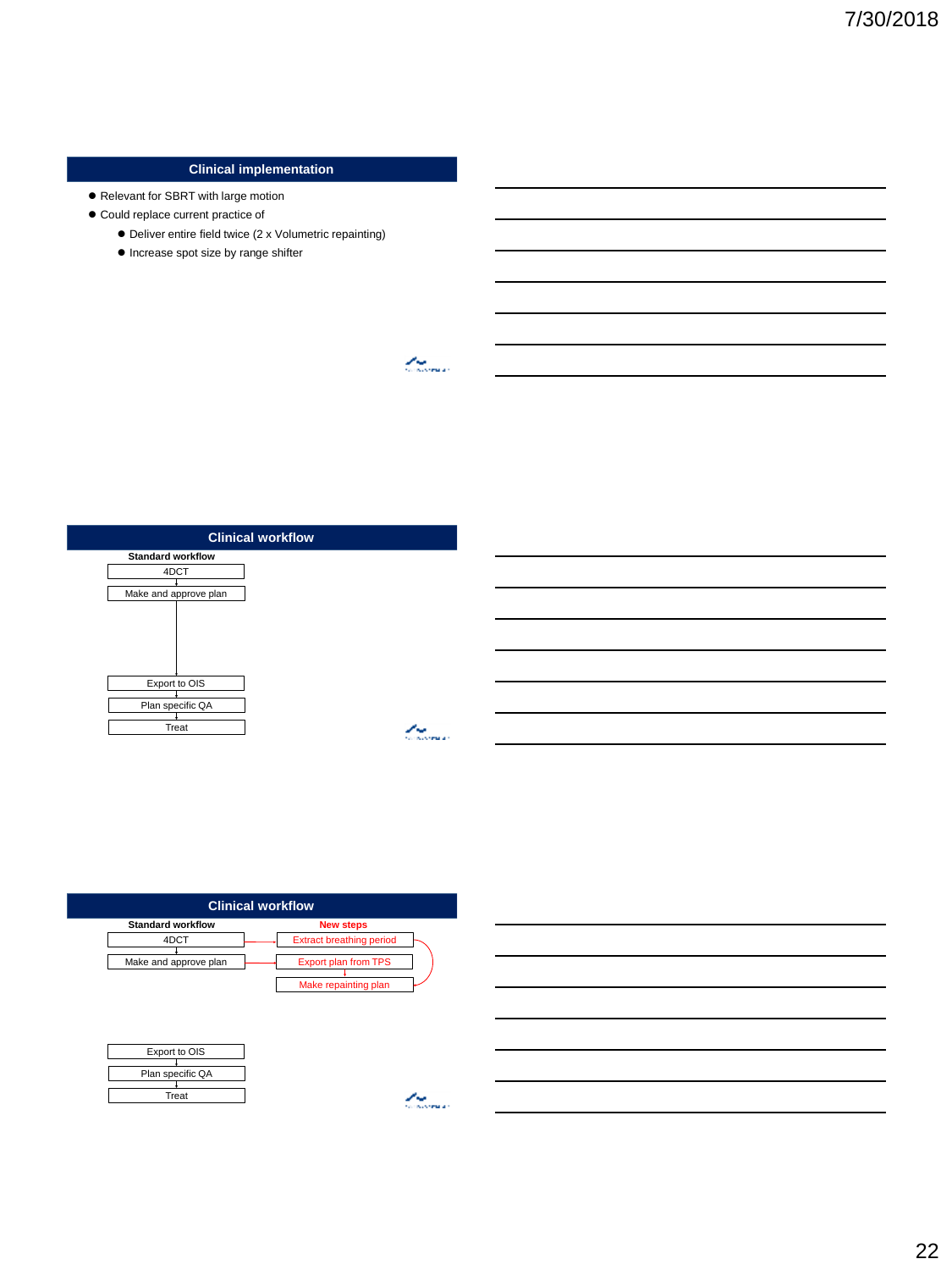| <b>Extract breathing period</b><br>4DCT<br>Export plan from TPS<br>Make and approve plan<br>Make repainting plan<br>Import repainting plan in TPS<br>Recompute dose in TPS<br>Export to OIS<br>Plan specific QA | <b>Standard workflow</b> | <b>New steps</b>           |
|-----------------------------------------------------------------------------------------------------------------------------------------------------------------------------------------------------------------|--------------------------|----------------------------|
|                                                                                                                                                                                                                 |                          |                            |
|                                                                                                                                                                                                                 |                          |                            |
|                                                                                                                                                                                                                 |                          |                            |
|                                                                                                                                                                                                                 |                          |                            |
|                                                                                                                                                                                                                 |                          |                            |
|                                                                                                                                                                                                                 |                          | Compare with approved dose |
|                                                                                                                                                                                                                 |                          |                            |

| <u> 1989 - Johann Stoff, deutscher Stoff, der Stoff, der Stoff, der Stoff, der Stoff, der Stoff, der Stoff, der S</u>  |  |  |
|------------------------------------------------------------------------------------------------------------------------|--|--|
|                                                                                                                        |  |  |
| <u> 1989 - Johann Stoff, deutscher Stoff, der Stoff, der Stoff, der Stoff, der Stoff, der Stoff, der Stoff, der S</u>  |  |  |
| <u> 1989 - Jan Samuel Barbara, margaret e a seu a componente de la componentación de la componentación de la compo</u> |  |  |
| <u> 1989 - Andrea Santa Andrea Andrea Andrea Andrea Andrea Andrea Andrea Andrea Andrea Andrea Andrea Andrea Andr</u>   |  |  |
|                                                                                                                        |  |  |

# **Summary: Spot-adapted breath-sampling repainting**

- A practical repainting strategy for interplay effect mitigation was suggested and implemented at Maryland Proton Treatment Center
- Was shown to be superior to conventional repainting in experiments, simulations, and dose reconstructions
- $\bullet$  Quite robust to breathing period variations
- Requires no monitoring or synchronization with beam delivery
- Will facilitate proton PBS for thoracic and abdominal SBRT
- We work at clinical implementation at MPTC
- Published in Poulsen *et al.*, IJROBP 100: 226-34 (2018)

Lander (d. 1871)<br>Contaer (d. 1871)

## **Alternatives**

Gated phase-controlled rescanning:

- Spread repaintings over open-gate period instead of full breathing cycle
- Delivery must be synchronized with breathing
- Mitigates both interplay effects and motion blurring



Furukawa Med Phys 2007: Gated phase-controlled repainting at CIRS for carbon ion therapy